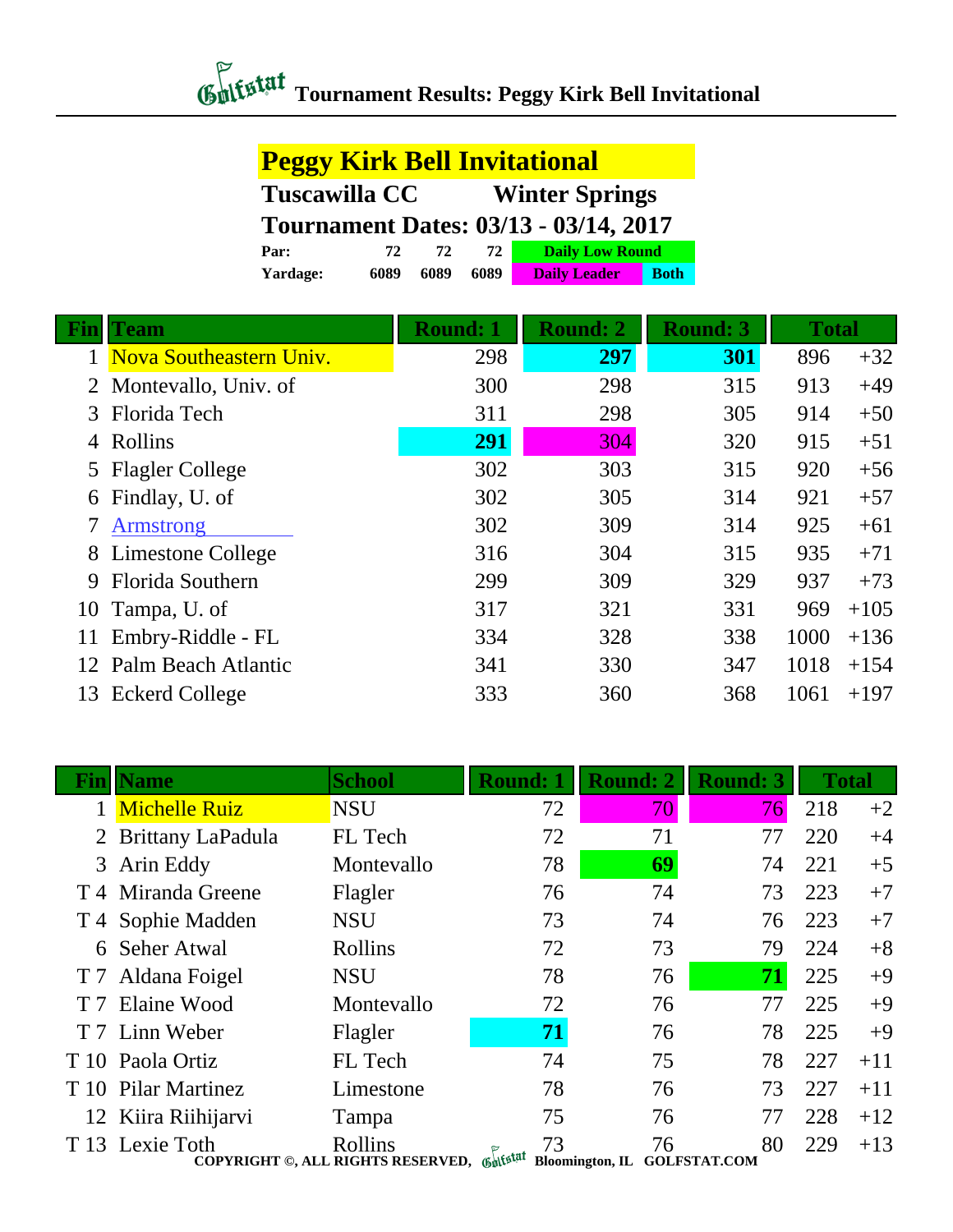## *Chitstat* Tournament Results: Peggy Kirk Bell Invitational

|      | <b>Fin</b>   Name       | <b>School</b> | <b>Round: 1</b> | <b>Round: 2</b> | <b>Round: 3</b> |     | <b>Total</b> |
|------|-------------------------|---------------|-----------------|-----------------|-----------------|-----|--------------|
|      | T 13 Meredith Wipper    | Findlay       | 75              | 76              | 78              | 229 | $+13$        |
| T 13 | <b>Shelby Warner</b>    | Findlay       | 75              | 77              | 77              | 229 | $+13$        |
| T 13 | <b>Sophie Bargeron</b>  | Armstrong     | 76              | 77              | 76              | 229 | $+13$        |
| T 17 | Eleonor Skoog           | Limestone     | 78              | 74              | 78              | 230 | $+14$        |
|      | T 17 Victoria Ross      | Limestone     | 80              | 73              | 77              | 230 | $+14$        |
| T 19 | <b>Bailey Buie</b>      | Armstrong     | 78              | 78              | 75              | 231 | $+15$        |
| T 19 | Eva Martinez Calavia    | Armstrong     | 76              | 74              | 81              | 231 | $+15$        |
| T 19 | Janelle Johnson         | <b>NSU</b>    | 76              | 77              | 78              | 231 | $+15$        |
| 22   | Samantha Hatter         | Findlay       | 73              | 80              | 79              | 232 | $+16$        |
| T 23 | Madison Lellyo          | Rollins       | 72              | 79              | 82              | 233 | $+17$        |
| T 23 | Selin Timur             | Rollins       | 74              | 76              | 83              | 233 | $+17$        |
| T 25 | Abbey Williams          | Fl. South.    | 72              | 78              | 84              | 234 | $+18$        |
| T 25 | Nikita Arjun            | Armstrong     | 72              | 80              | 82              | 234 | $+18$        |
| T 25 | <b>Sarah Thomas</b>     | FL Tech       | 81              | 77              | 76              | 234 | $+18$        |
| T 25 | Tori Higgins            | Fl. South.    | 75              | 77              | 82              | 234 | $+18$        |
| T 29 | Amanda Gartrell         | Fl. South.    | 79              | 74              | 82              | 235 | $+19$        |
| T 29 | <b>Emily Romkey</b>     | Montevallo    | 74              | 78              | 83              | 235 | $+19$        |
| T 29 | Lara Ardler             | Flagler       | 76              | 76              | 83              | 235 | $+19$        |
| T 32 | <b>Britta Bernth</b>    | Fl. South.    | 77              | 76              | 83              | 236 | $+20$        |
| T 32 | Jamie Freedman          | <b>NSU</b>    | 77              | 78              | 81              | 236 | $+20$        |
|      | T 32 Makenzie Torres    | Findlay       | 79              | 77              | 80              | 236 | $+20$        |
| T 35 | <b>Pauline Tainton</b>  | Flagler       | 79              | 77              | 81              | 237 | $+21$        |
|      | T 35 Viviana Vazquez    | Rollins       | 78              | 78              | 81              | 237 | $+21$        |
|      | T 37 Hailey Cleary      | Limestone     | 79              | 78              | 82              | 239 | $+23$        |
|      | T 37 Karolyne Shieh     | FL Tech       | 84              | 81              | 74              | 239 | $+23$        |
|      | T 37 Lacy Sheldon       | Montevallo    | 78              | 80              | 81              | 239 | $+23$        |
|      | T 37 Madison Wetzel     | Fl. South.    | 76              | 80              | 83              | 239 | $+23$        |
|      | T 41 Jessica Wild       | Tampa         | 79              | 79              | 82              | 240 | $+24$        |
| T 41 | <b>Shannon McKew</b>    | Fl. South.    | 76              | 82              | 82              | 240 | $+24$        |
|      | T 43 Hailey Ko          | FL Tech       | 85              | 75              | 82              | 242 | $+26$        |
|      | T 43 Lauren Thielen     | EmbryRd-FL    | 85              | 78              | 79              | 242 | $+26$        |
|      | T 43 Noelia Cortes      | Limestone     | 82              | 76              | 84              | 242 | $+26$        |
|      | T 46 Kirstie Saltiel    | Montevallo    | 76              | 75              | 92              | 243 | $+27$        |
|      | T 46 Samantha Kellstrom | Findlay       | 83              | 75              | 85              | 243 | $+27$        |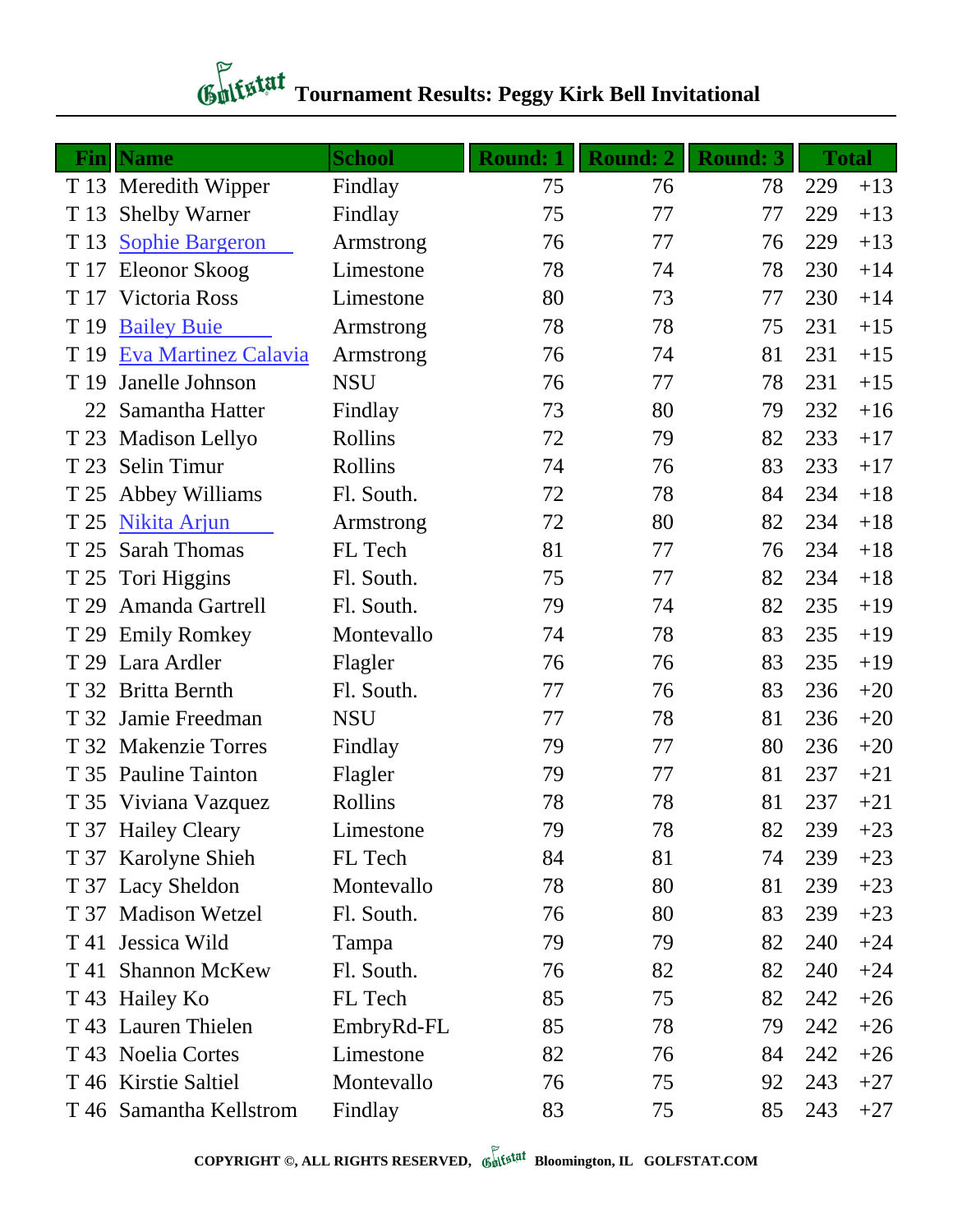## *Chitatal* Tournament Results: Peggy Kirk Bell Invitational

|                 | <b>Fin</b>   Name            | <b>School</b> | <b>Round: 1</b> | <b>Round: 2</b> | <b>Round: 3</b> |     | <b>Total</b> |
|-----------------|------------------------------|---------------|-----------------|-----------------|-----------------|-----|--------------|
|                 | T 48 Kolby McWilliams        | Fl. South.    | 80              | 80              | 84              | 244 | $+28$        |
|                 | T 48 Paige Lyle              | Rollins       | 82              | 83              | 79              | 244 | $+28$        |
| 50              | <b>Reme Cortes</b>           | Limestone     | 81              | 82              | 82              | 245 | $+29$        |
| T 51            | Anna Millet                  | Fl. South.    | 80              | 82              | 84              | 246 | $+30$        |
| T 51            | Julie Steinbauer             | Rollins       | 79              | 82              | 85              | 246 | $+30$        |
| T 51            | Mackenzie Keenoy             | Findlay       | 80              | 82              | 84              | 246 | $+30$        |
|                 | T 51 Natalie Brooks          | EmbryRd-FL    | 75              | 88              | 83              | 246 | $+30$        |
| 55              | Sofia Cadavid                | Tampa         | 78              | 81              | 88              | 247 | $+31$        |
| T 56            | <b>Brooklyn Terry</b>        | Montevallo    | 84              | 82              | 82              | 248 | $+32$        |
| T 56            | <b>Taylor Heinz</b>          | <b>PBA</b>    | 85              | 78              | 85              | 248 | $+32$        |
|                 | T 58 Mandy Milne             | Eckerd        | 80              | 84              | 85              | 249 | $+33$        |
| T 58            | <b>Molly Molyneaux</b>       | Armstrong     | 85              | 81              | 83              | 249 | $+33$        |
|                 | T 58 Natalia Azcue           | Flagler       | 81              | 84              | 84              | 249 | $+33$        |
| 61              | <b>Lauren Watson</b>         | FL Tech       | 88              | 80              | 82              | 250 | $+34$        |
| 62              | Sara Riascos                 | Rollins       | 87              | 82              | 82              | 251 | $+35$        |
| 63              | Camila Sierra                | EmbryRd-FL    | 89              | 82              | 82              | 253 | $+37$        |
| 64              | Alexandra Dowd               | <b>PBA</b>    | 83              | 83              | 88              | 254 | $+38$        |
| T <sub>65</sub> | Kensi Olson                  | Tampa         | 86              | 85              | 84              | 255 | $+39$        |
| T <sub>65</sub> | Shyanne Lovan                | Rollins       | 85              | 86              | 84              | 255 | $+39$        |
| T 65            | Victoria Hays                | <b>PBA</b>    | 87              | 83              | 85              | 255 | $+39$        |
| 68              | Megan Pollenz                | EmbryRd-FL    | 84              | 84              | 88              | 256 | $+40$        |
| 69              | <b>Kelly Harris</b>          | EmbryRd-FL    | 84              | 84              | 89              | 257 | $+41$        |
| 70              | <b>Kelsey Koesters</b>       | Findlay       | 88              | 83              | 87              | 258 | $+42$        |
|                 | 71 Marlena Weatherly         | EmbryRd-FL    | 81              | 89              | 90              | 260 | $+44$        |
| 72              | Sarah Greene                 | Eckerd        | 82              | 85              | 94              | 261 | $+45$        |
| 73              | Taylor Sukmana               | <b>PBA</b>    | 86              | 86              | 91              | 263 | $+47$        |
| 74              | <b>Emily Valentine</b>       | <b>PBA</b>    | 89              | 86              | 89              | 264 | $+48$        |
| 75              | <b>Sydney Stengel</b>        | Tampa         | 85              | 87              | 94              | 266 | $+50$        |
| 76              | Julia Malone                 | Rollins       | 93              | 91              | 86              | 270 | $+54$        |
| 77              | <b>Maddison Davis</b>        | Eckerd        | 82              | 92              | 101             | 275 | $+59$        |
| 78              | <b>Brittany Loveless</b>     | Eckerd        | 89              | 99              | 88              | 276 | $+60$        |
| 79              | <b>Ashley Strunk</b>         | Eckerd        | 110             | 106             | 108             |     | $324 + 108$  |
| <b>DNF</b>      | Katrina Wang                 | <b>NSU</b>    | 81              |                 |                 |     |              |
|                 | <b>DNF</b> Lauren Frantaroni | Tampa         | 98              | 92              |                 |     |              |